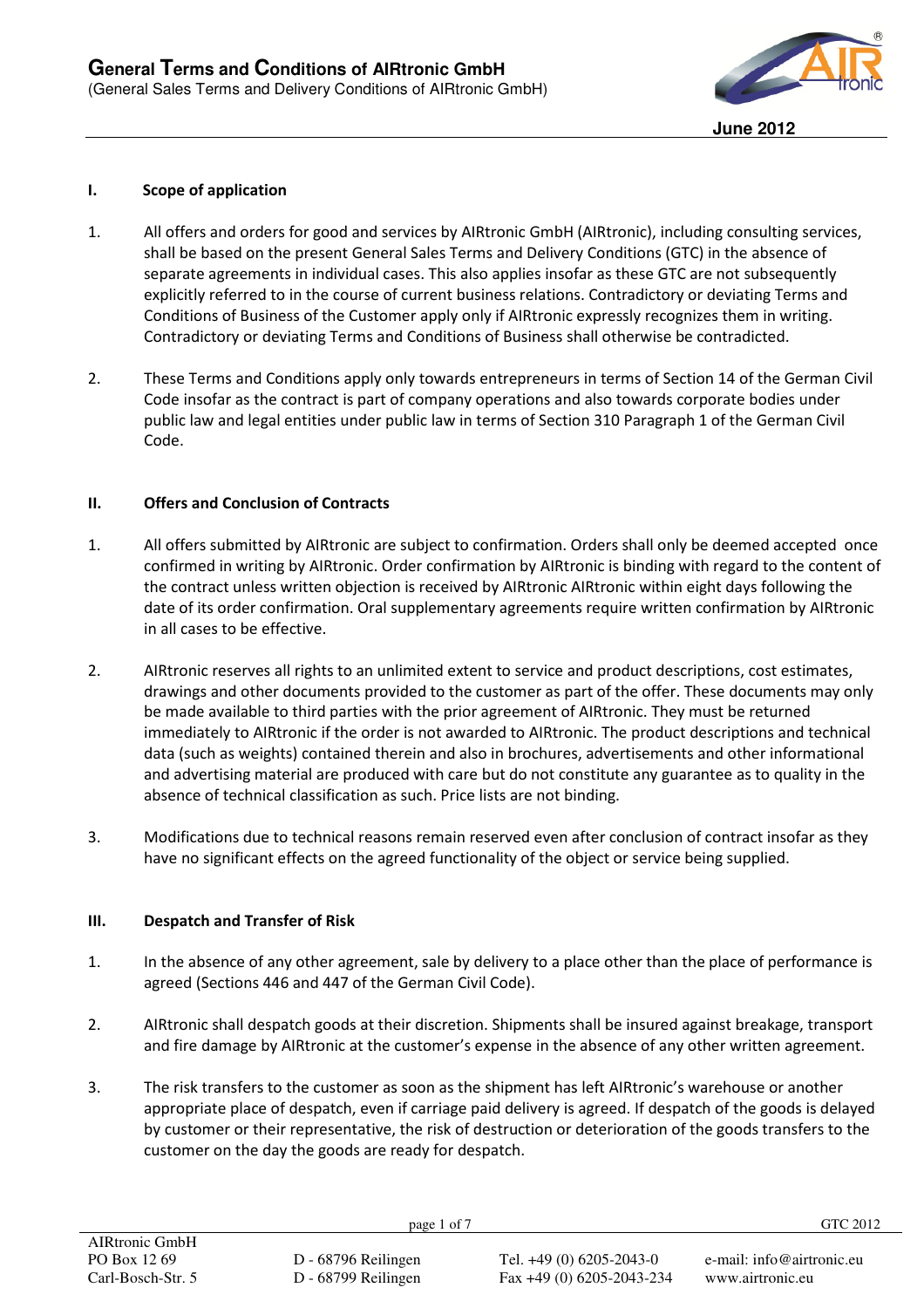

## **IV. Prices and Payment Terms**

- 1. AIRtronic prices exclude VAT, taxes, customs duty and other charges. . For gross order values below EUR 180, AIRtronic is entitled to impose a small quantity surcharge of EUR 20 plus VAT. Pro rata carriage costs, postage, packaging and insurance will be charged on all orders. AIRtronic is entitled to perform deliveries worth less than EUR 250 cash on delivery and to bill the charges. AIRtronic reserves the right to alter prices at any time for deliveries not performed in case of significant changes in the decisive basis of calculation but will, however, inform the Purchaser soon as possible in the absence of any agreement to the contrary.
- 2. Subject to any written agreement to the contrary, invoices are payable within 14 days following the invoice date without deduction. Bills of exchange and cheques count as payment only after they have been cashed. The customer is in arrears with payment if he does not pay following a reminder after the due date. At the latest, he is in arrears even without a reminder 30 days after the due date and receipt of invoice. In case of arrears, AIRtronic is entitled to claim default interest at 8 percentage pints annually above the base rate as from the beginning of the arrears in accordance with Section 247 of the German Civil Code. Proof of higher damage caused by delay in performance remains reserved.
- 3. In case of payment default by the customer, AIRtronic is entitled to assert a right of retention for all outstanding goods and services or insofar to demand advance payment or security without prior notice regardless of any further legal rights. Furthermore, AIRtronic is entitled to declare all claims still pending immediately due for payment including those for which bills of exchange were accepted. The same applies if – after the confirmation of the order - AIRtronic becomes aware of facts which raise reasonable doubts about the ability of the customer to pay following order acceptance.
- 4. Offsetting towards AIRtronic is only permissible with claims which it recognizes or which are undisputed or legally established. Retention rights are excluded insofar as they are not based on the same contractual relationship and insofar as the exclusion does not relate to undisputed or recognized or legally established claims. The customer is only entitled to exercise a right of retention insofar as his counterclaim is based on the same contractual relationship. The customer has no right of retention due to partial deliveries in accordance with Section 320 Paragraph 2 of the German Civil Code. If a right of retention exists, payments may only be held back by the customer until his counterclaims have been settled to an extent which is appropriate in relation to the counterclaims.

## **V. Delivery deadlines and delivery**

1. In the absence of express written agreements, the specification of dates for providing goods and services is non-committal. Bindingly agreed dates for goods and services begin at the earliest with receipt of the order confirmation by AIRtronic but not, however, before complete clarification and agreement with regard to all details of the order and especially the proper fulfilment of all obligations to collaborate on the part of the customer; in other words, not before the customer has provided all necessary documents, licences or approvals and also receipt of any agreed initial payment. Delivery dates are regarded as having been kept to if the object of delivery has left the warehouse or notice of their readiness for collection or despatch has been given before they expire. If all details, in particular technical details, of contractual obligations have not yet been clarified on conclusion of contract and arrangement of the delivery date, the delivery date shall be postponed correspondingly according to the delay.

AIRtronic GmbH PO Box 12 69 Carl-Bosch-Str. 5 D - 68796 Reilingen D - 68799 Reilingen Tel. +49 (0) 6205-2043-0 Fax +49 (0) 6205-2043-234 e-mail: info@airtronic.eu www.airtronic.eu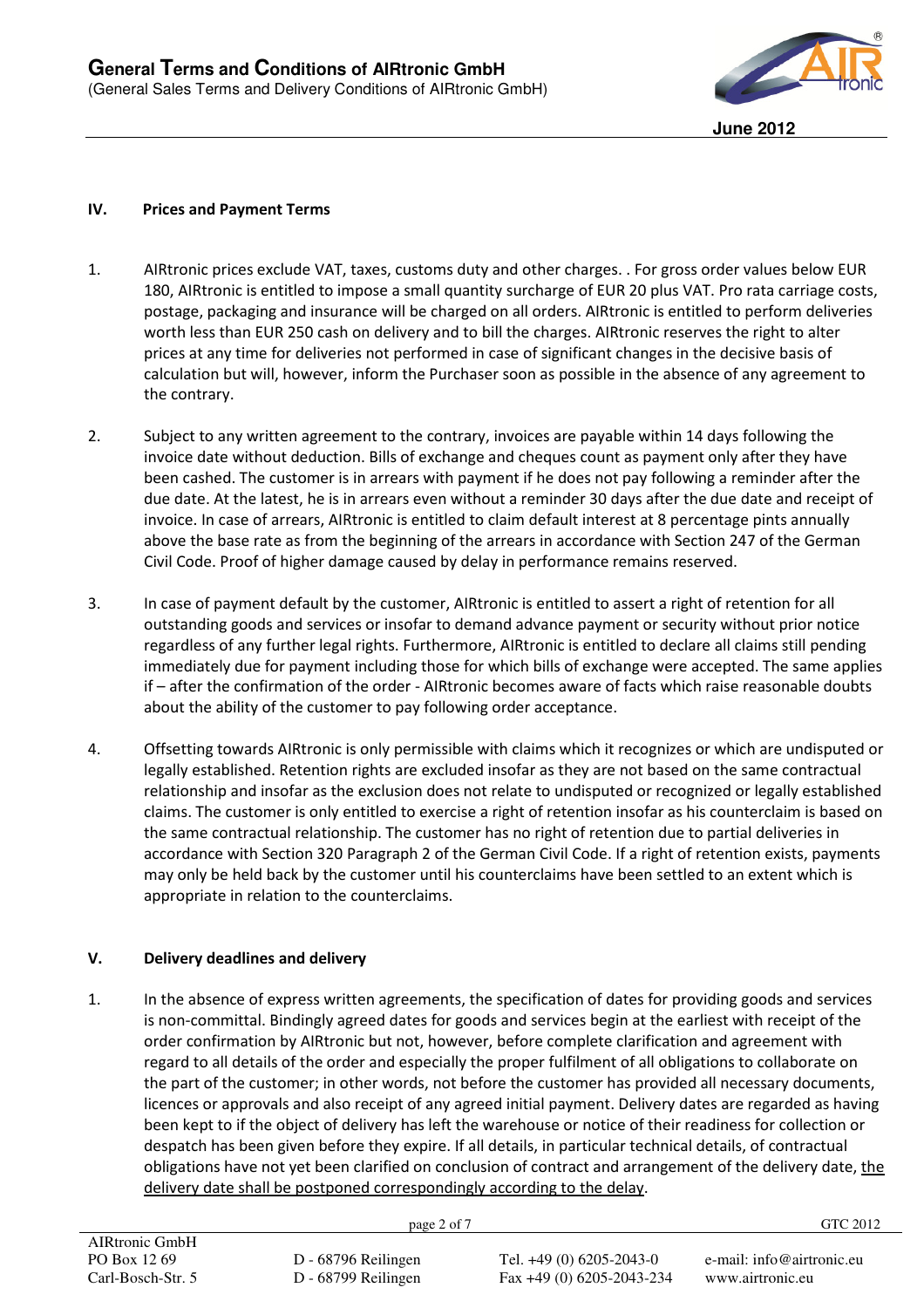

- 2. Sale and delivery of goods shall be dependent on correct and punctual delivery to ourselves.
- 3. Partial deliveries not covered by the contract will be made by AIRtronic at the subsequent request of the customer, who is obliged to pay carriage costs. AIRtronic is only obliged to make partial deliveries which were not contractually agreed if each individual delivery is worth not less than a quarter of the total value of the delivery. The agreed delivery date for the overall order does not change should AIRtronic make partial deliveries.
- 4. Blanket orders are subject to an obligation to accept all services and deliveries of the overall contract within one year after the time of the first contractual delivery. Should the agreed services and deliveries not be accepted in full, it can be assumed that AIRtronic will claim compensation for the agreed and primarily for all the prices of the services delivered. Possible differences shall be charged retroactively. The dates of individual deliveries must be bindingly agreed at the time orders for special products or products not normally kept in stock are placed.
- 5. Partial deliveries are permissible to a reasonable extent.
- 6. AIRtronic strives to meet agreed dates for goods and services. If AIRtronic is in arrears with a delivery or other service, the customer is entitled to demand a lump-sum reduction to the value of 0.5% of the order value for every full week of arrears up to a maximum of 5% of the order value if the customer can credibly show that he has suffered losses as a result. Further compensation claims of the customer due to the delay of goods or services are excluded. This does not apply insofar as the delay is due to the infringement of a cardinal contractual obligation or if, in case of premeditation or gross negligence or injury to life, limb or health, liability for the delay is compulsory by law; this is not connected with any change in the burden of proof to the detriment of the customer.
- 7. The customer's legal right of withdrawal in case of delayed delivery or service remains unaffected but presumes that AIRtronic is responsible for the delay. At AIRtronic's request the customer is obliged to declare within a reasonable period whether he shall withdraw from the contract after expiry of the deadline due to the late delivery or service or whether he will insist on delivery or provision of the service.
- 8. Unforeseen disruptions (lack of materials, strikes) and other force majeure events as well as late delivery by our suppliers shall release AIRtronic from liability for the duration of the impairment. This also applies if these circumstances arise at upstream suppliers. AIRtronic shall reimburse any prepayments made by the customer insofar as AIRtronic is exempted from liability. Further compensation claims by the customer are excluded.
- 9. If despatch or delivery are delayed at the customer's request by more than a month following notification of readiness for despatch, the purchaser can be charged storage fees to the value of 0.5% of the price of the items of delivery up to a maximum of 5% for every further month or part thereof. Either party is free to provide proof of higher or lower storage costs.
- 10. AIRtronic only accepts returned goods by prior agreement. The return of parts made specifically for the customer is excluded. Goods returns without agreement shall be sent back to the customer at their expense plus a handling fee.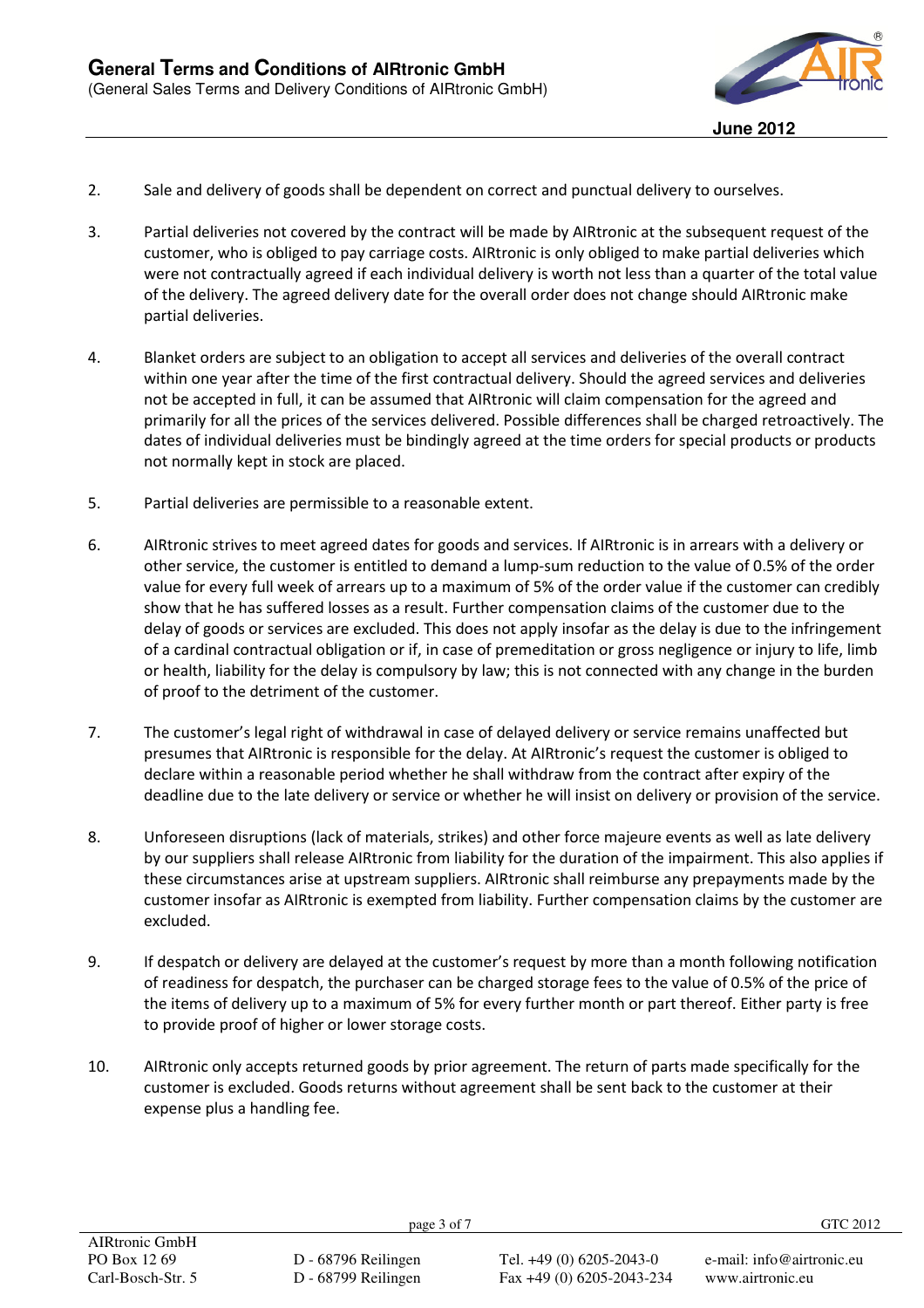

#### **VI. Warranty**

- 1. The customer shall carefully check goods deliveries without delay after receipt and notify AIRtronic of any defects without delay in writing within seven working days of receipt at the latest. Hidden defects must be reported in writing within seven working days of their discovery. The customer may not refuse acceptance of deliveries because of minor defects.
- 2. In case of defects in the delivered item which were reported punctually and also in case of the acceptance of unknown defects the customer is initially entitled to rectification of defects or replacement delivery at AIRtronic's discretion. Necessary expenses such as wage, material, transport and call-out costs shall only be borne by AIRtronic insofar as these costs are not increased by the object of delivery or service being moved to a location other than the agreed place of delivery or service, unless this relocation corresponds to appropriate use. Replaced parts become the property of AIRtronic and must be returned to AIRtronic.
- 3. Insofar as AIRtronic does not succeed in rectifying the defect with an appropriate deadline set by the customer, or if rectification of defects or replacement delivery fail, the customer can demand a reduction in the purchase price or – insofar as AIRtronic's breach of duty is more than negligible – withdraw from the contract regardless of any compensation or expenses claims in accordance with Fig. VI.
- 4. AIRtronic's obligation to meet claims for material defects expires if the item of delivery or service is modified without authorization, specifically through the installation of third-party parts. The customer is only entitled to rectify a defect himself or to have it rectified by a third party and to demand reimbursement of the costs incurred from AIRtronic in urgent cases of danger to industrial safety or to prevent disproportionate damage. The same applies if AIRtronic is in arrears with the rectification of a defect. AIRtronic must be informed immediately in all these cases.
- 5. Warranty claims, including claims for losses and expenses due to defects, expire 12 months after delivery provided they are not caused by premeditation or gross negligence on the part of AIRtronic. This does not apply insofar as the law prescribes a longer mandatory expiry period as, for example, in accordance with Section 479 Paragraph 1 of the German Civil Code (Right of Recourse when Purchasing Consumer Goods). AIRtronic is liable for replacements or rectification of defects up to the expiry of the warranty period for the original object of service or delivery.
- 6. In case of warranty claims, customer payments may only be held back to a reasonable extent in relation to the defects which have occurred if the customer's claims are undisputed and legally established. If the warranty claim is unjustified, AIRtronic is entitled to demand compensation from the customer for expenses incurred.
- 7. Warranty claims are not justified for just minor deviations from the agreed quality, or in case of just minor impairment of usability, or for natural wear or damage which occurs after transfer of risk due to incorrect or careless treatment, inadequate maintenance, non-observance of the operating instructions, overloading, tests, the use of unsuitable materials, the influence of chemicals or electrolytic reactions, excessive strain or unsuitable operating materials or due to specific external influences (weather conditions, air pollution, impermissible electromagnetic influence) which are not provided for in the contract. Likewise, no warranty claims are permissible for inappropriate modifications or maintenance work undertaken by the purchaser or third parties or its consequences.
- 8. No warranty is assumed for the suitability of goods for a specific use if the concrete use application is not clear from written instructions enclosed with the goods or the suitability for a particular purpose is not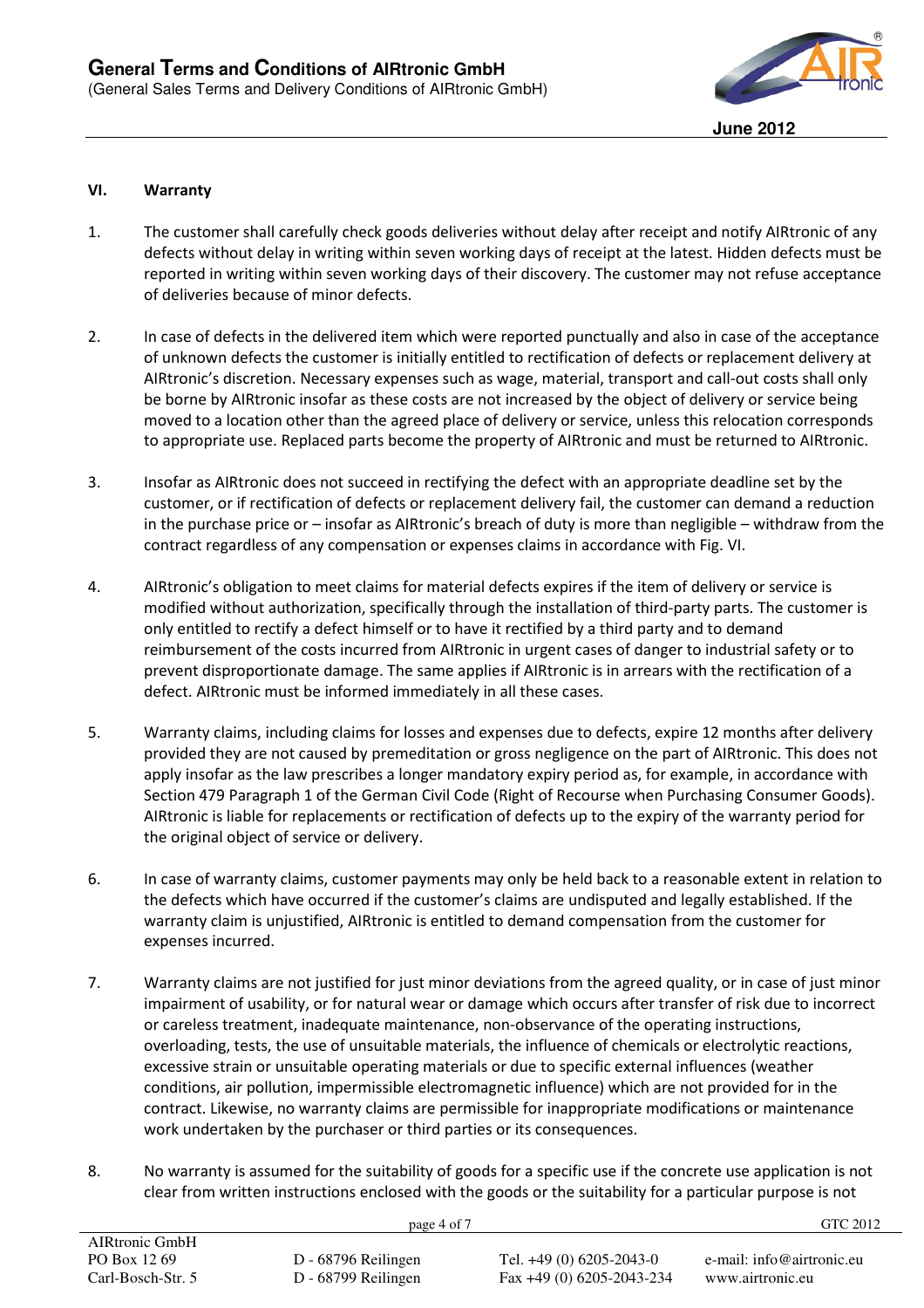

explicitly confirmed by AIRtronic in writing. In any case, the customer is himself obliged to check the suitability of AIRtronic goods for the intended purpose individually in advance.

9. AIRtronic or its vicarious agents ("Erfüllungsgehilfen") are liable for damage caused by infringement of secondary contractual obligations, bad advice, prohibited actions, culpable infringement or a duty to rectify defects or make subsequent deliveries or due to some other legal reason only in case of premeditation or gross negligence.

## **VII. General liability**

- 1. Notwithstanding the regulations in Fig. VI 2, AIRtronic is liable in accordance with statutory regulations insofar as the customer asserts claims for compensation or reimbursement of expenses which are based on premeditation or gross negligence or insofar as AIRtronic culpably infringes a cardinal contractual obligation as well as in cases of injury to life, limb or health.
- 2. Damage and expenses claims expire after twelve months insofar as AIRtronic is not accused of premeditated or grossly negligent infringement of an obligation or injury to life, limb or health. AIRtronic's liability for impossibility of performance is limited to 10% of the value of that part of the delivery which cannot be put into appropriate operation due to the impossibility and is otherwise limited to foreseeable, typically occurring losses. This also applies for customer claims in connection with measures for damage prevention (e.g. product recalls). Claims for expenses by the customer are limited in all cases to the interest which the customer has in fulfilment of the contract.
- 3. Any further liability for compensation or reimbursement of expenses other than provided for in these GTC is excluded regardless of the legal nature of the claim asserted. Insofar AIRtronic is specifically not liable for losses or damage which has not occurred to the object of service or delivery itself such as lost earnings and other financial losses suffered by the customer. The mandatory provisions of the Product Liability Act remain unaffected.
- 4. Insofar as AIRtronic's liability is excluded by these GTC, this also applies to the liability of AIRtronic's organs, vicarious agents and assistants ("Erfüllungs- und Verrichtungsgehilfen") and specifically employees.

# **VIII. Retention of title**

- 1. With goods deliveries, the goods supplied remain the property of AIRtronic until all claims arising from the business connection with the customer have been completely settled regardless of the legal foundation. For open accounts, the retained property counts as security for the respective balance request from AIRtronic at any time given.
- 2. For his part, the customer is obliged to sell on the unprocessed or processed goods supplied by AIRtronic only if retention of title is agreed upon with his customer.
- 3. Should individual provisions of these GTC or the respective contract be ineffective or impracticable, or should these GTC contain gaps, this does not affect the effectiveness of the remaining conditions and the contract. This does not apply if holding on to the contract would represent unreasonable hardship for a contractual party.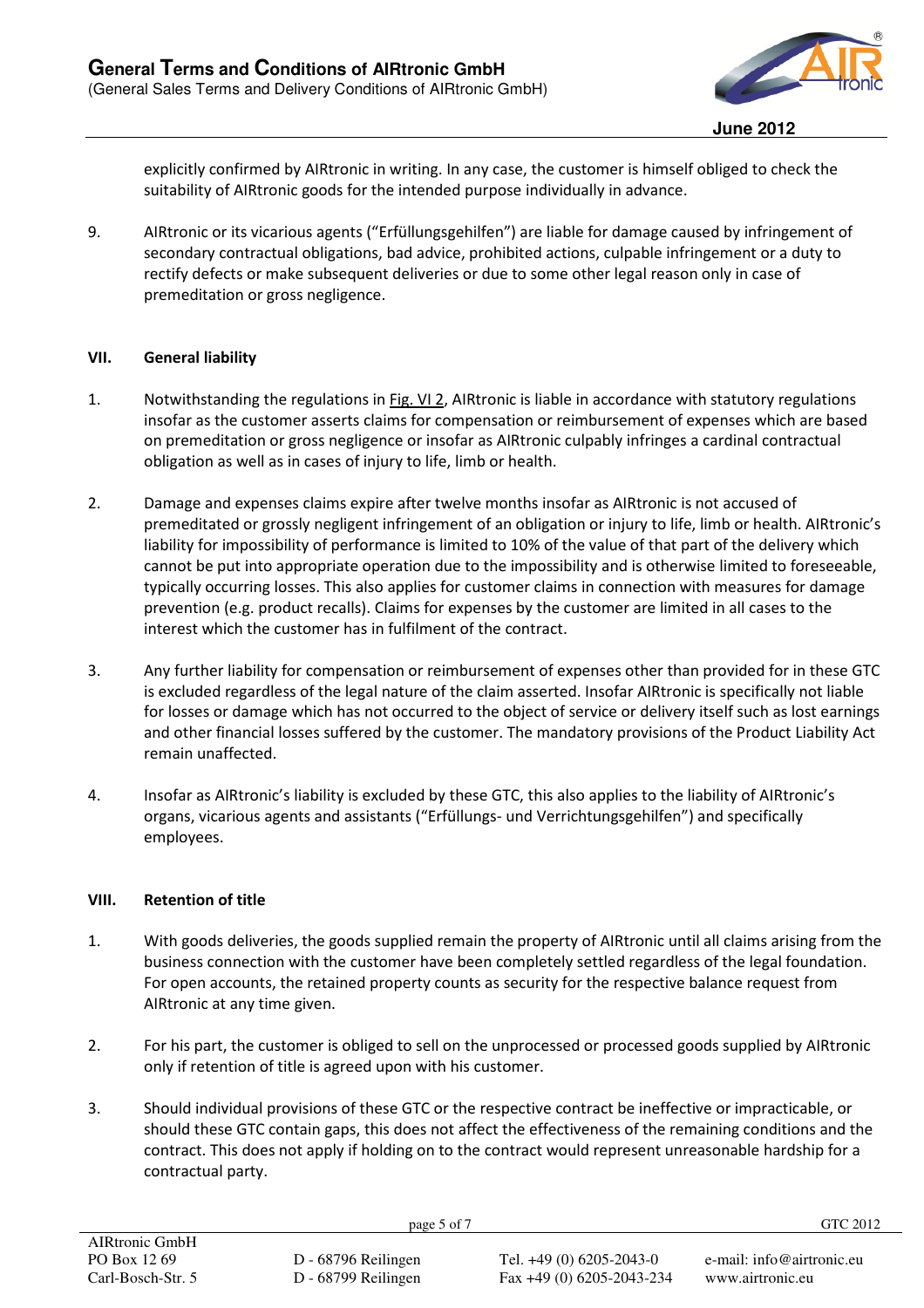

- 4. The parties to the contract undertake to replace the ineffective or impracticable provision with an effective or practicable provision which comes closest economically to the spirit and purpose of the ineffective or impracticable provision.
- 5. AIRtronic is entitled to take back the goods supplied in case of behaviour contrary to the contract by the customer, specifically payment arrears, impending cessation of payment, in case of unsatisfactory information on the customer's creditworthiness or financial situation, if enforcement proceedings or bill protests against him occur or if an application to open insolvency proceedings against the customer's assets has been made. The customer is obliged to hand over the goods.
- 6. The return or assertion of retention of title requires no withdrawal from the contract by AIRtronic. These transactions or the attachment of the goods supplied by AIRtronic do not represent withdrawal from the contract unless AIRtronic has declared this expressly in writing. AIRtronic is authorized to sell on or otherwise dispose of the goods delivered on their return. The proceeds of the sale shall be offset against the customer's obligations – less appropriate administrative costs.
- 7. In case of attachment of goods or other interventions by third parties, the customer must inform AIRtronic immediately in writing so that AIRtronic can bring an action in accordance with Section 771 of the Code of Civil Procedure. Insofar as the third party is not in a position to reimburse AIRtronic for the legal and outof-court costs of a claim in accordance with Section 771 of the Code of Civil Procedure, the customer is liable for the resulting shortfall.
- 8. The customer is entitled to sell on the object of purchase in the normal course of business; however, he shall cede all claims to the value of the final invoice amount (including VAT) which arise from the reselling to his customer or third parties to AIRtronic regardless of whether the item of sale has been resold with or without further processing. The customer remains authorized to collect this claim even after cession. AIRtronic's entitlement to collect the claim itself remains unaffected. However, AIRtronic undertakes not to collect the claim as long as the customer meets his payment obligations from the proceeds collected, does not fall into arrears and specifically if no application is made to open settlement or insolvency proceedings and payments are not suspended. If this is, however, the case, AIRtronic can demand that the customer disclose the ceded claims and their debtors, gives all information, hands over all associated documents and informs the debtors (third parties) of the cession.
- 9. The processing or reforming of the item of sale by the customer is always done on behalf of AIRtronic. If the item of sale is processed together with other objects not belonging to AIRtronic, AIRtronic shall acquire co-ownership of the new item in the ratio of the value of the item of sale (final invoice amount plus VAT) to the other processed objects at the time of processing. Otherwise, the same applies for the item produced by processing as for the item of sale supplied conditionally.
- 10. If the item of sale is inseparably mixed together with other objects not belonging to AIRtronic, AIRtronic shall acquire co-ownership of the new item in the ratio of the value of the item of sale (final invoice amount plus VAT) to the other mixed objects at the time of mixing. If the mixing is done in such a way that the customer's item is to be regarded as the main item it is agreed that the customer shall transfer coownership to AIRtronic pro rata. The customer shall keep the solely or partly owned object for AIRtronic.
- 11. AIRtronic undertakes to release securities it is entitled to at the customer's request insofar as the realisable value of its securities exceed the claims to be secured by more than 10%; it shall be for AIRtronic to select the securities to be released.